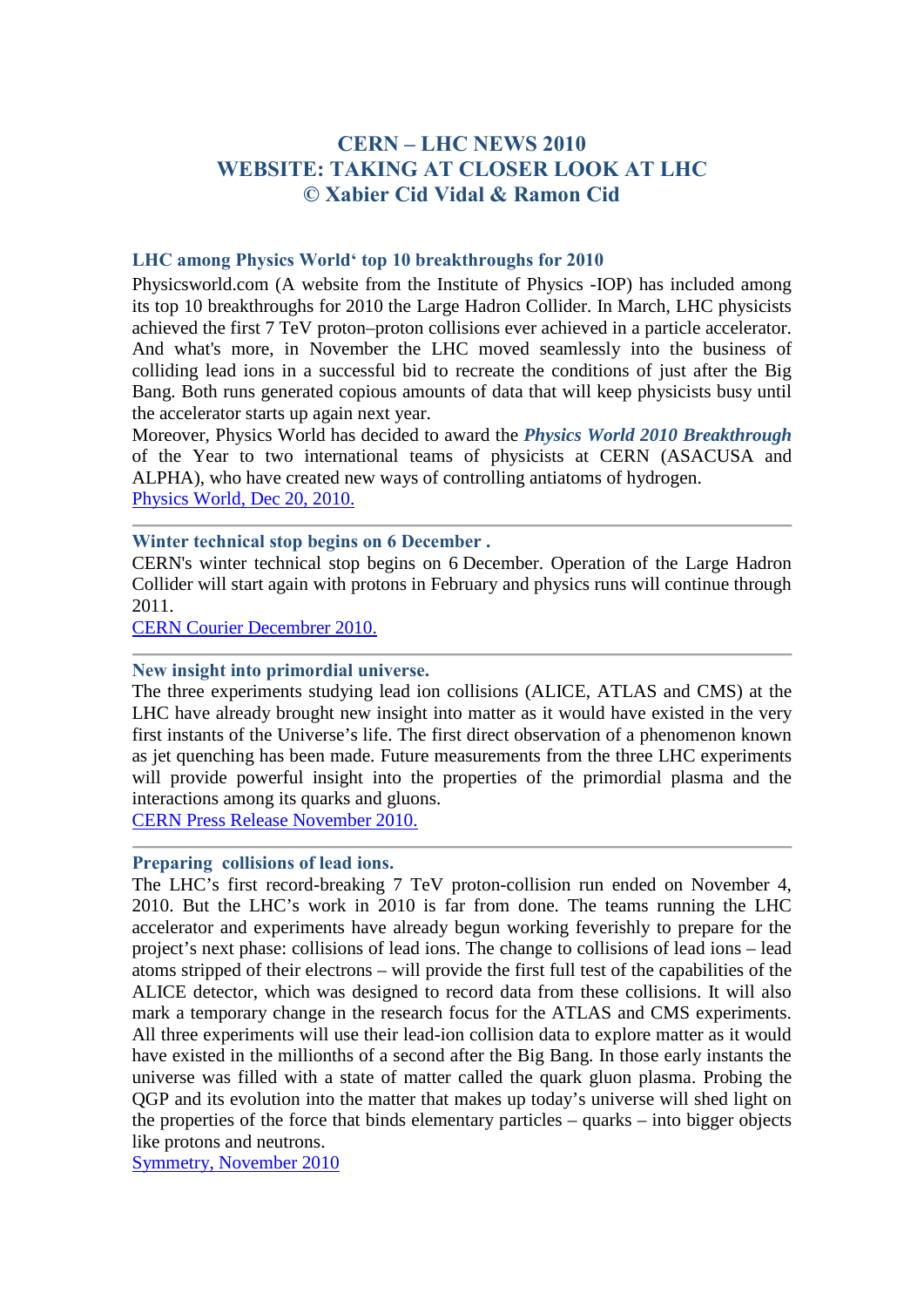#### **The window opens on physics at 7 TeV.**

After almost six months of operation in a new energy region, the experiments at the LHC are yielding papers on physics at 7 TeV in the centre-of-mass. They include results aired at the International Conference on High-Energy Physics in Paris in July (Physics [buzz in Paris\)](http://cerncourier.com/cws/article/cern/xxxxx).

[CERN COURIER, October 2010.](http://cerncourier.com/cws/article/cern/44094)

## **LHC protons: mission acomplished**.

When the LHC started running at the end of March, reaching a luminosity of  $10^{32}$  by the end of 2010 proton running was one of the main objective. October 13th that goal was achieved. The remainder of this year's proton running will be devoted to maximising the LHC 2010 data set and preparing for 2011 proton running before we switch to lead ions in November. The significance of this milestone can't be underestimated, since it is a necessary step on the way to the larger goal of delivering an integrated luminosity of one inverse femtobarn to the experiments by the end of 2011. That's the amount of data we need to ensure that if nature has put new physics in our path at the LHC's current collision energy, we'll have a good chance of seeing it. [CERN Users' pages \(October 2010\).](http://user.web.cern.ch/user/news/2010/101014.html)

## **LHCf and TOTEM have also passed milestones.**

TOTEM sees elastic and LHCf completes first run. TOTEM is designed to measure scattering elastic and a a variety of diffractive processes. LHCf studies the secondary particles created during the head-on collisions in the LHC (see [Detectors Section\)](http://lhc-closer.es/php/index.php?i=1&s=5&p=8&e=0). [CERN COURIER Setember 2010.](http://cerncourier.com/cws/article/cern/43494)

# **Multibunch injection provides a quick fill.**

Beam commissioning at the LHC continues to result in increasing luminosity for the experiments. The end of the first week of August saw data-taking pass another milestone, with integrated luminosity reaching  $1 pb^{-1}$  – that is, a thousandfold increase since the end of June.

A major factor has been the implementation of multibunch injection from the Super Proton Synchrotron (SPS). This involves sending several bunches to the LHC in one SPS cycle, thus reducing the time needed to fill the collider.

[CERN Courier Aug 24, 2010](http://cerncourier.com/cws/article/cern/43493)

# **First LHC results (Jul 2010).**

LHC is progressing well and that the experiments are well prepared. Data-taking is going smoothly, triggers and reconstruction are working well and detectors are rapidly being understood. Data processing on the LHC Computing Grid is also performing as expected.

After only a few weeks of high-energy data-taking at 7 TeV in the centre-of-mass, all four collaborations have rediscovered almost the full Standard Model particle spectrum – except for the top quark, which is just round the corner.

[CERN Courier Jul 20, 2010](http://cerncourier.com/cws/article/cern/43182) 

#### **LHC – the first two months at 3.5 TeV per beam .**

Since 30 March 30, LHC is progressing well towards the key objectives for 2010. Colliding beams at 3.5 TeV was an important milestone, but the next major milestone came on 19 April with a ten-fold increase in luminosity – in other words, the machine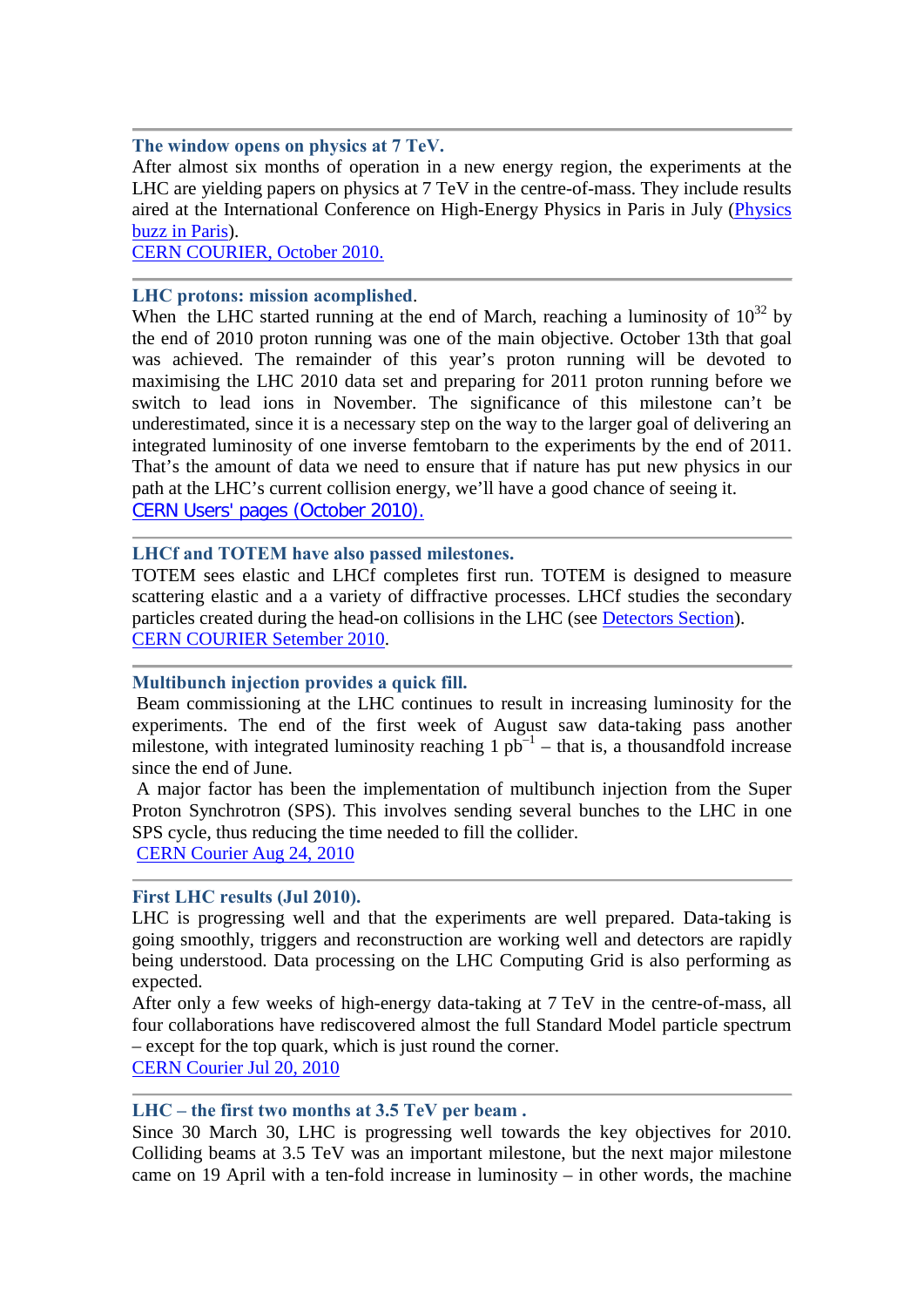started delivering ten times as many collisions to the experiments in a given period of time than had previously been possible. This came about thanks to two simultaneous developments: firstly the number of particles in each bunch was doubled, and secondly the beam size at the interaction point was squeezed down. The beam is just 45 microns across at the interaction point, a quarter the width of a human hair.

[World Web Magazine June 3rd 2010](http://wwmag.eu/world/lhc-2-months-at-3-5-tev.html)

# **MoEDAL becomes LHC's seventh experiment.**

MoEDAL (the Monopole and Exotics Detector At the LHC) is the newest of the experiments that will investigate particle collisions at the Large Hadron Collider. Approved by the CERN Research Board in December 2009, the MoEDAL experiment will search for very specific exotic particles.

The experiment is relatively small, cheap and quick to install but its physics potential is huge. The MoEDAL detector will consist of layers of plastic attached to the walls and ceiling of the cavern that houses the VELO detector of the LHCb experiment. Physicists will look for tell-tale collinear 'etch-pits' created by a stable particle such as a magnetic monopole or a massive stable supersymmetric particle crossing through the plastic. [CERN COURIER May 2010](http://cerncourier.com/cws/article/cern/42329)

## **It's time for physics.**

After just a few weeks of running, the LHC has already provided the experiments with millions of high-energy collisions. Physicists from all over the world are analysing the new data and retracing the particles discovered in past experiments. The W particle, discovered in 1983 by the UA1 experiment at CERN, and the B-meson, discovered in 1977 by the E288 experiment at Fermilab, have recently popped up amongst the rich harvest of information.

[CERN THE BULLETIN May 2010](http://cdsweb.cern.ch/journal/CERNBulletin/2010/18/News%20Articles/1261777?ln=en)

# **LHC research programme gets underway. Beams collided at 7 TeV in the LHC**

March 30, marking the start of the LHC research programme. Particle physicists around the world are looking forward to a potentially rich harvest of new physics as the LHC begins its first long run at an energy three and a half times higher than previously achieved at a particle accelerator.

[CERN Press Release April 2010.](http://press.web.cern.ch/press/PressReleases/Releases2010/PR07.10E.html)

## **LHC sets new record - accelerates beams to 3,5 TeV. Geneva, 19 March 2010.**

At just after 5:20 this morning, two 3.5 TeV proton beams successfully circulated in the Large Hadron Collider for the first time. This is the highest energy yet achieved in a particle accelerator, and an important step on the way to the start of the LHC research programme. The first attempt to collide beams at 7 TeV (3.5 TeV per beam) will follow on a date to be announced in the near future.

CERN [Press Release - March 2010.](http://press.web.cern.ch/press/PressReleases/Releases2010/PR05.10E.html)

#### **Better in the long run.**

The most important decision that the stakeholders in the LHC have reached last week (LHC Performance Workshop - Chamonix 2010) is to run the LHC for 18 to 24 months at a collision energy of 7 TeV (3.5 TeV per beam). After that, we'll go into a long shutdown in which we'll do all the necessary work to allow us to reach the LHC's design collision energy of 14 TeV for the next run. This means that when beams go back into the LHC later this month, we'll be entering the longest phase of accelerator